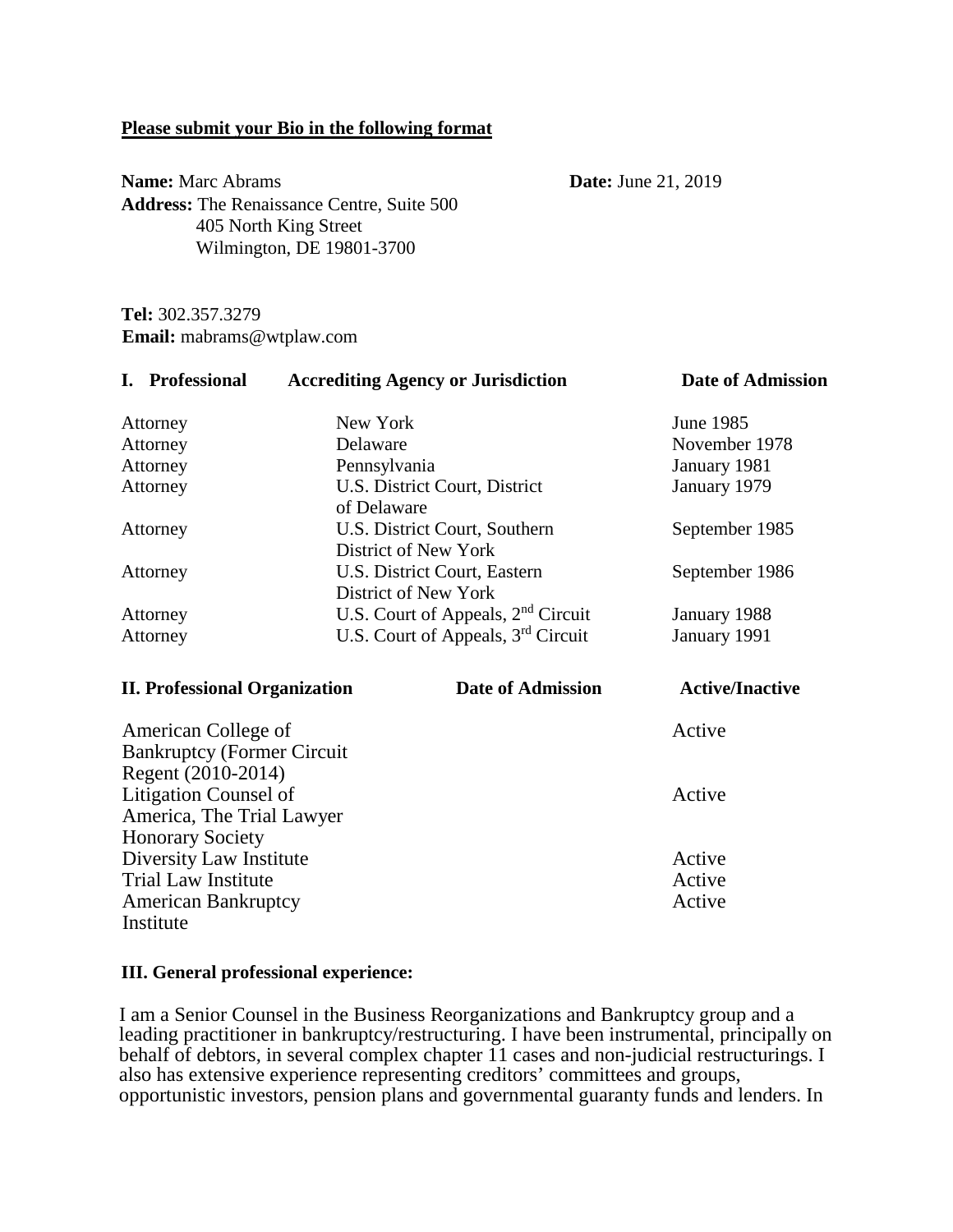addition, I have maintained a substantial cross-border practice involving foreign insolvency regimes and related cases under the Bankruptcy Code, including chapter 15 cases.

Company Side. Throughout my career, I have regularly produced superior results on behalf of company-side clients in numerous complex chapter 11 cases and in several outof-court restructurings, including seminal cases such as Adelphia Communications Corp., Angiotech Pharmaceuticals (chapter 15) and Teksid, Inc. In addition, I am a recognized leader and key advisor in cross-border representations. I frequently represent clients in the automotive, cable, construction, entertainment/recreation, financial products, health care, high-tech, hospitality, manufacturing, media, mining, retail, telecommunications and transportation industries.

Transactional Side. I regularly represent key stakeholders in both chapter 11 and out-ofcourt restructurings, including official and unofficial committees, strategic investors, purchasers and major creditors.

## **IV. General pertinent experience:**

I have conducted and participated in several mediations.

## **V. Mediation training:**

I am a certified mediator under the Southern District of New York Mediation program.

### **VI. Pertinent bankruptcy training:**

See III above. A select list of my recent publications include:

- Contributing Editor for Collier on Bankruptcy;
- "Setting up the Sale: Bankruptcy  $2015 \overline{V}$  iews from the Bench," Best of ABI: The Year in Business Bankruptcy;
- "Second Circuit Articulates the Standard for the Extinguishment of Liens Under a Chapter 11
- Bankruptcy Plan," Pratt's Journal of Bankruptcy Law (November/December 2015);
- "Third Circuit Holds that Claims are Disallowable Under Section 502(d) of the Bankruptcy Code
- No Matter Who Holds Them," Metropolitan Corporate Counsel (January 2014);
- "Exceptional Results Through Cross-Border Coordination," 24 Comm. Insol. R. 49-57 (June 2012);
- "Implications of the 'Bad Faith Filing' Decision in GGP's Bankruptcy Proceeding," BNA, Inc., Real Estate Law & Industry (2009); and
- "Key Rulings from the Delaware Bankruptcy Court's Rejection of Washington

I am also a co-author of the LexisNexis Practitioner's Guide to Chapter 15 Bankruptcies, an extensive chapter in the Lexis Bankruptcy Portal. I am also a frequent lecturer, including at conferences sponsored by the American